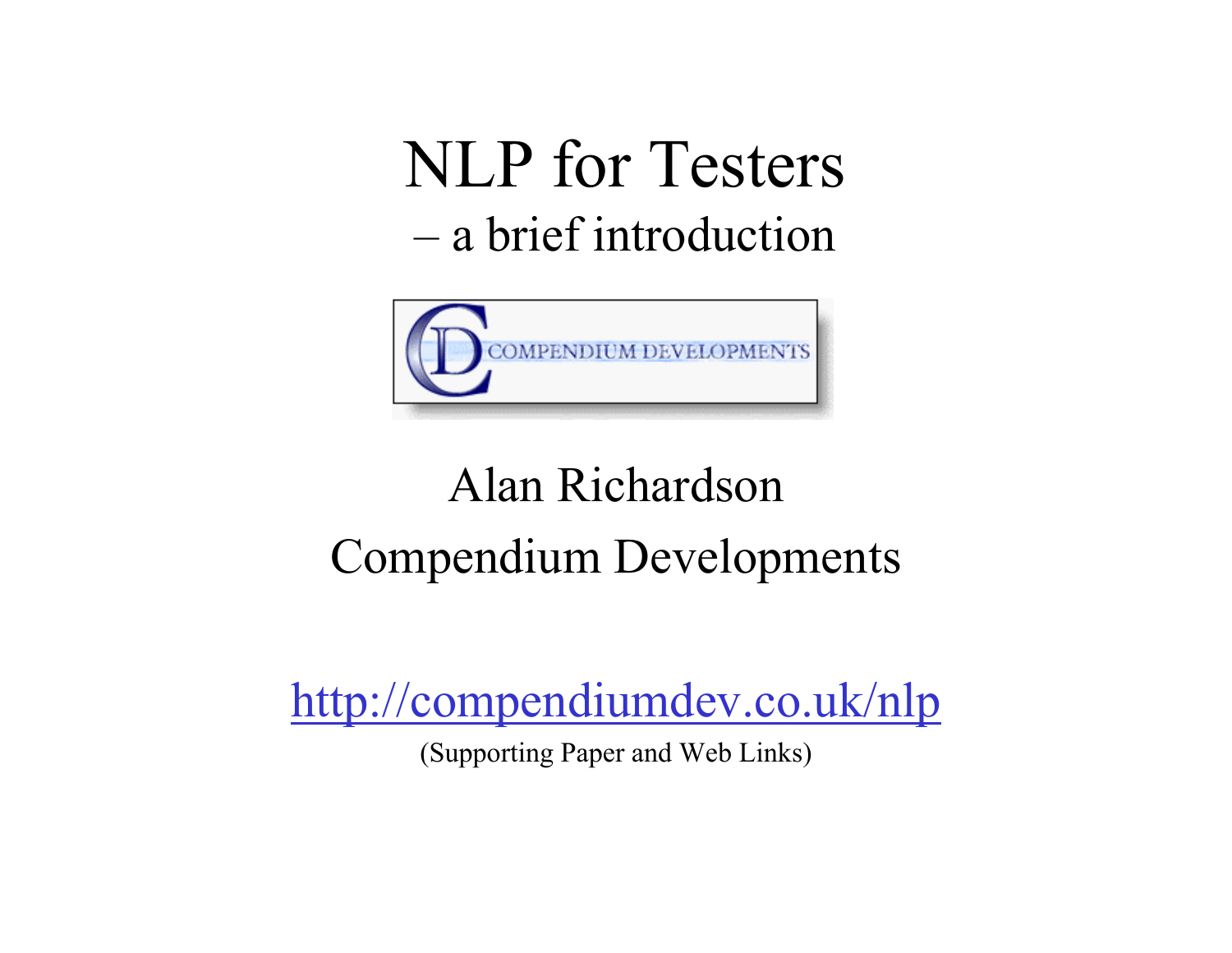## Equivoque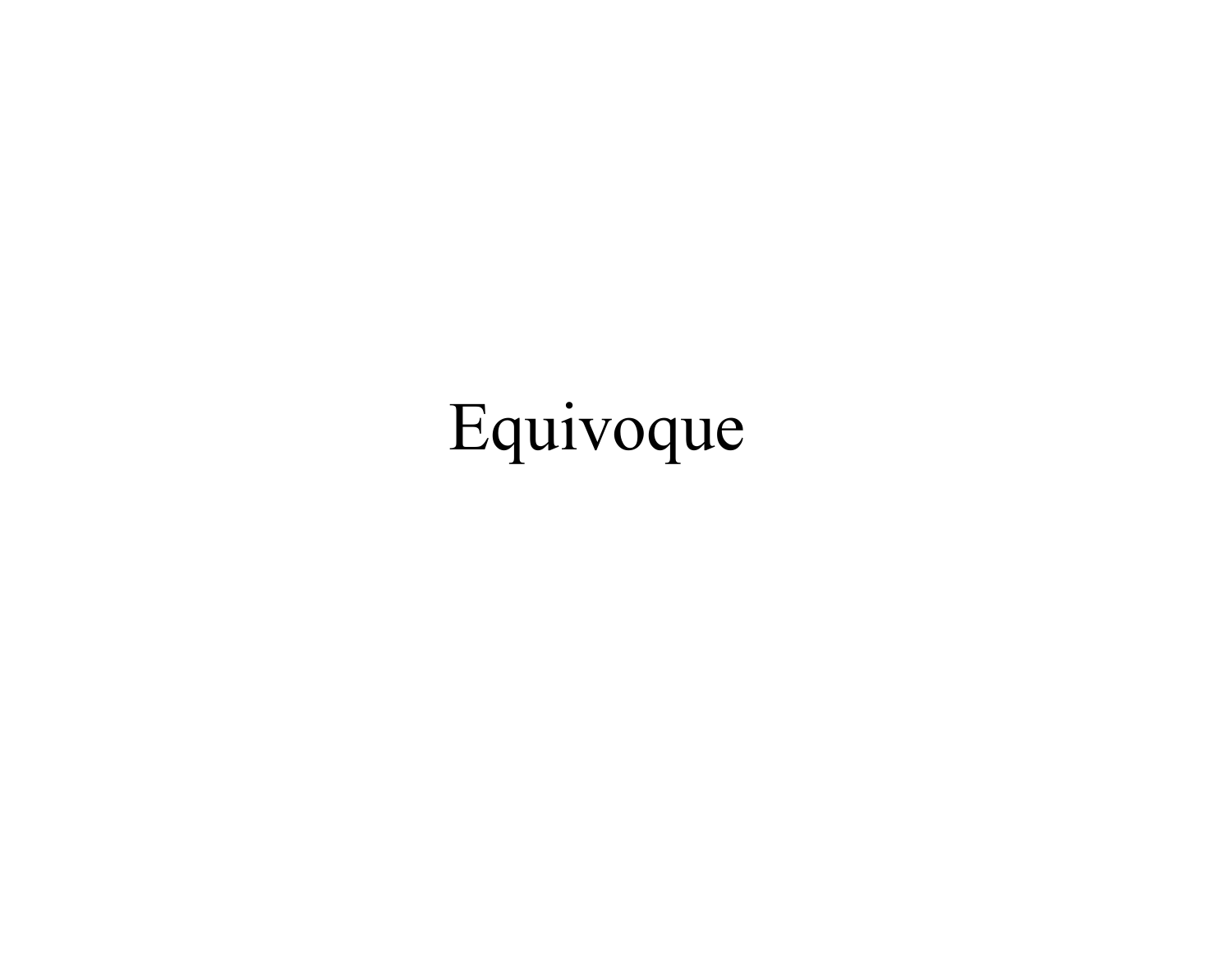

- Transformations (Distortion, Deletion, Generalization) can create ambiguity
- Ambiguous statement:
	- "The daily trade file must be processed in under 5 seconds when the system starts up."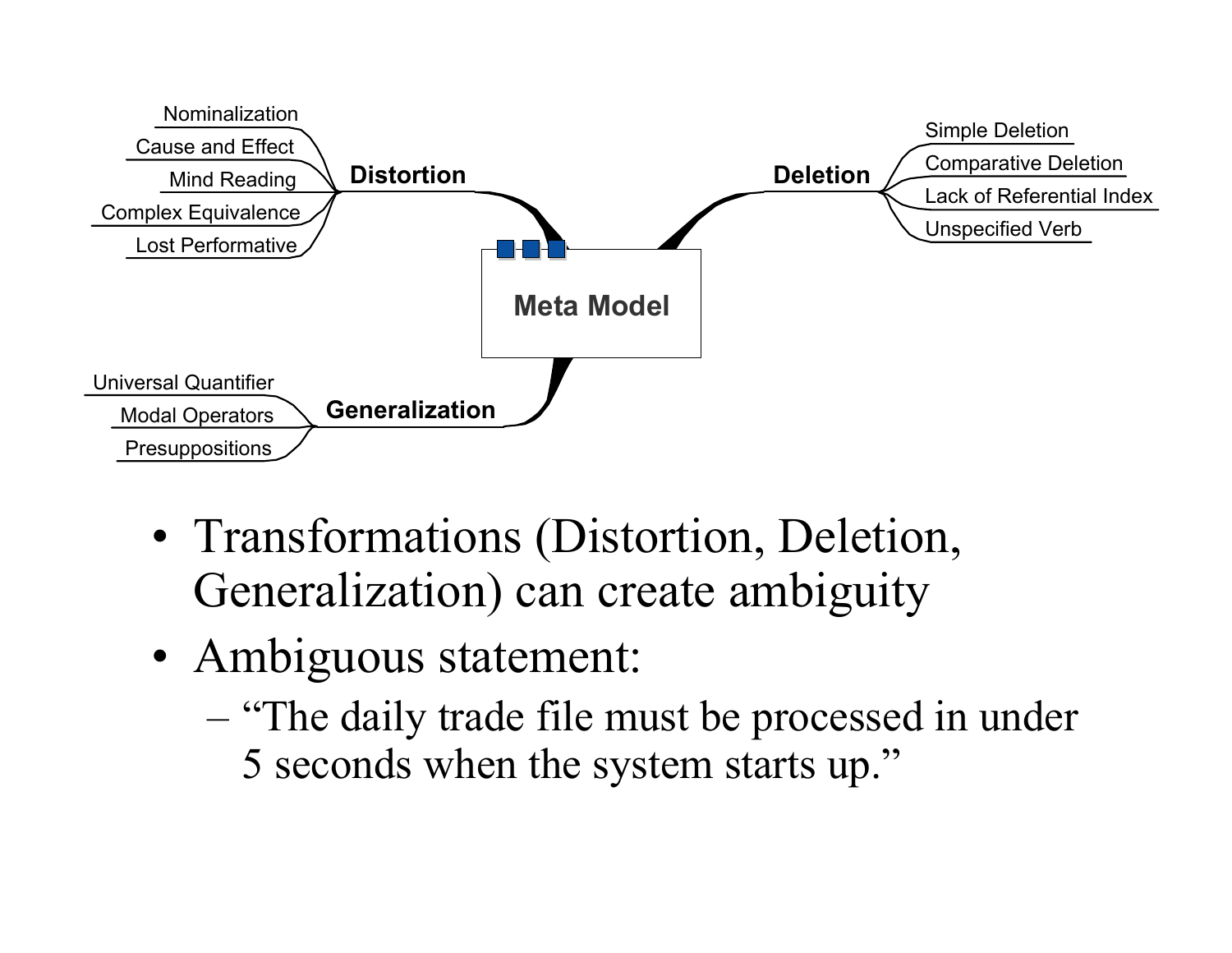

- Processed by what? How?
- Daily trade file contains what? From where?
- 5 seconds based on what?
- Starts up? How, When, How often?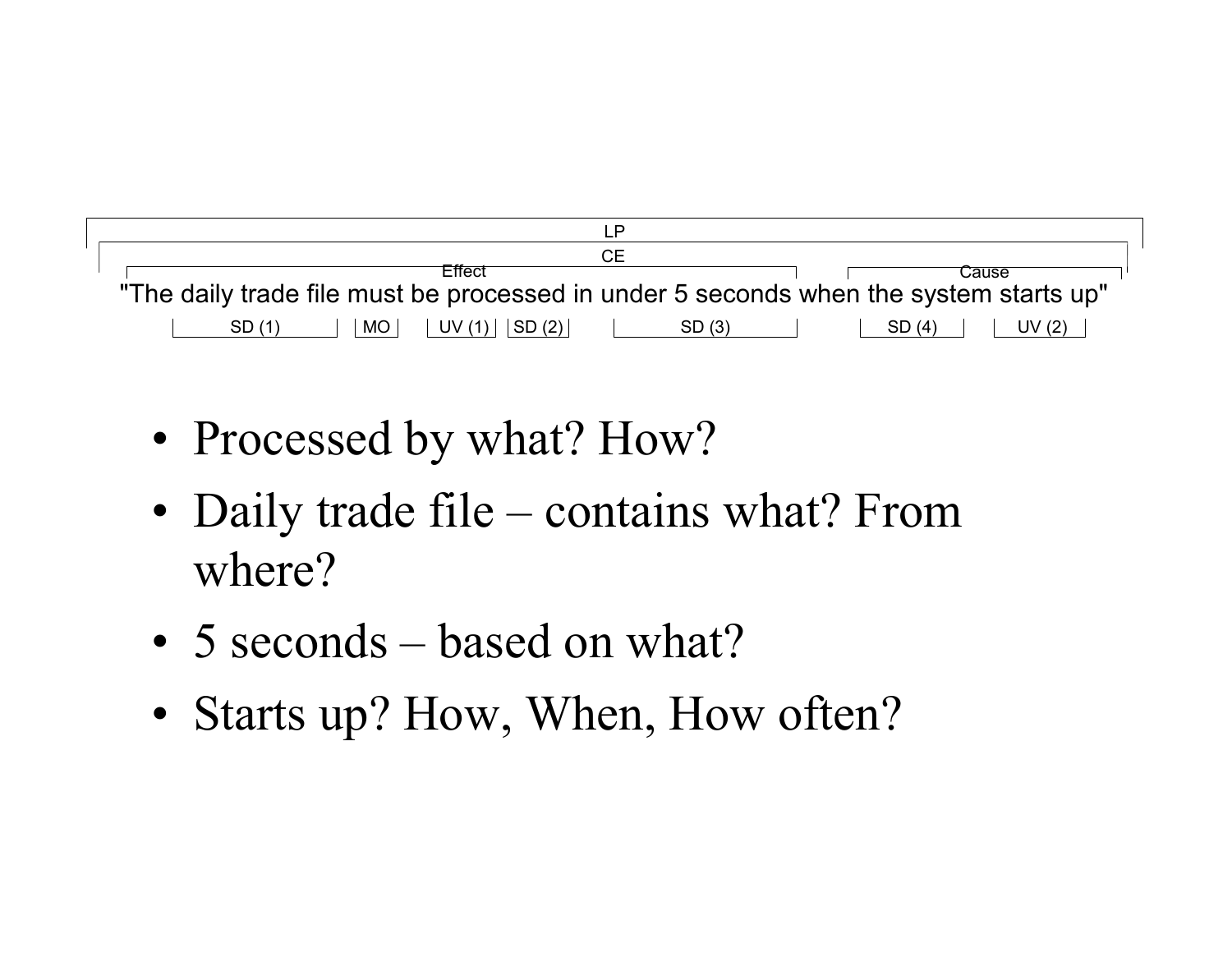

•Universal Quantifier: The system will always process the daily trade file at start up. *Even if the system is restarted in the middle of the day?*

•Modal Operator: The system *might* ask the user to save the file.

•Presuppositions: Daily trade file exists. *What if it doesn't*? The daily trade file can be processed. *What if it is corrupt*?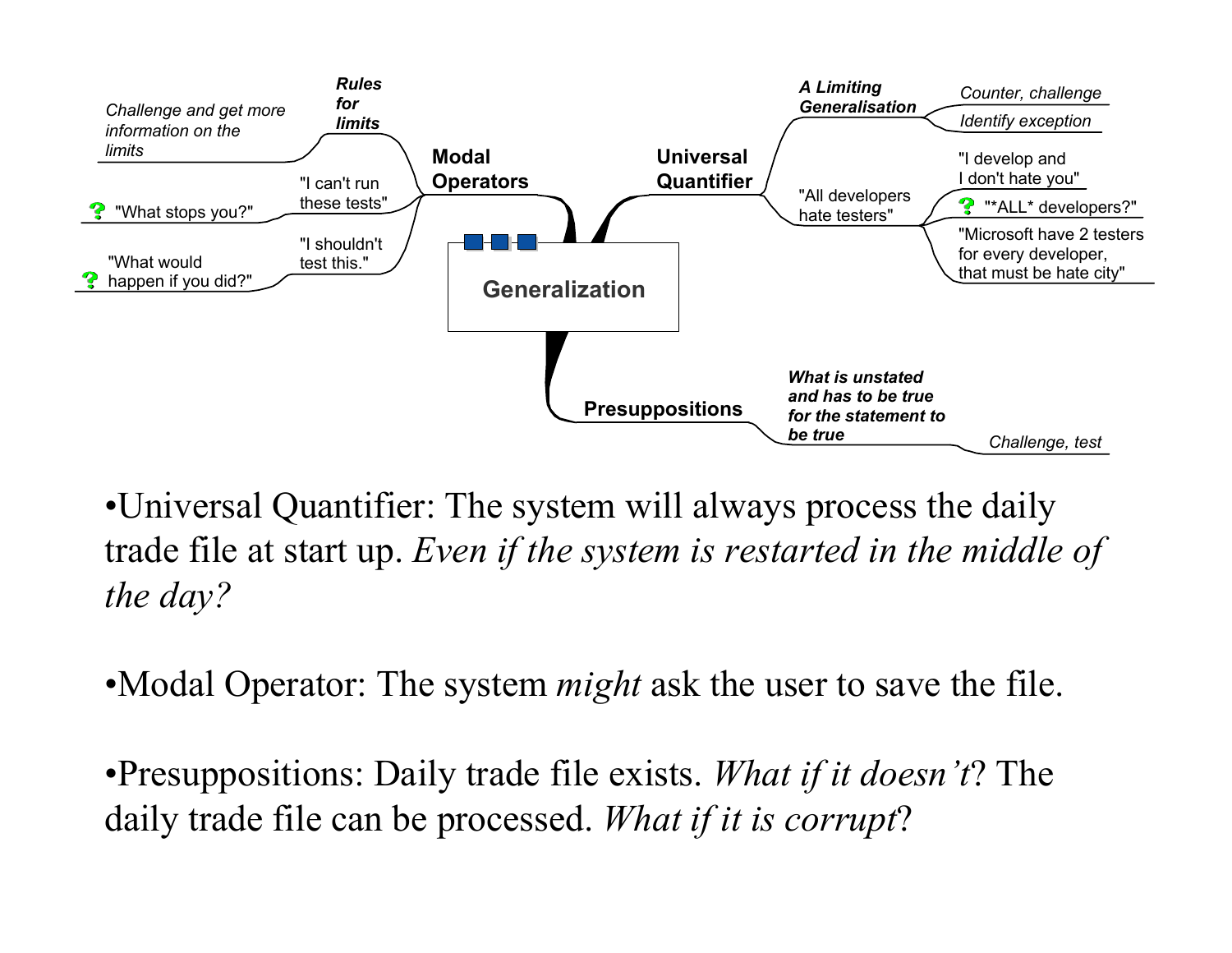

- Deletion can cause special cases not to be identified
- Deep Structure deletions identified through presupposition analysis & model building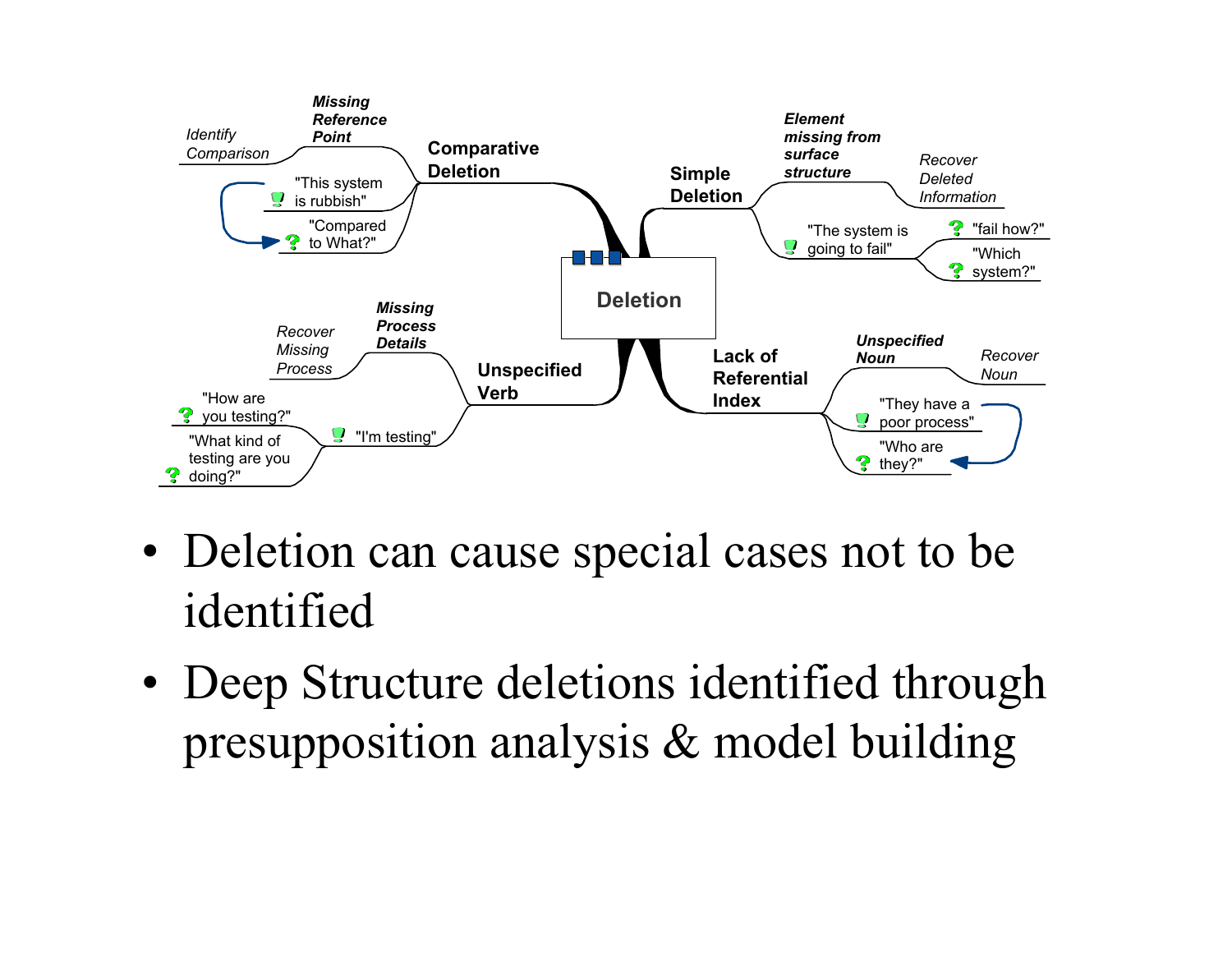

- Distortions can taint beliefs and attitudes
- •Good source of resistance in communication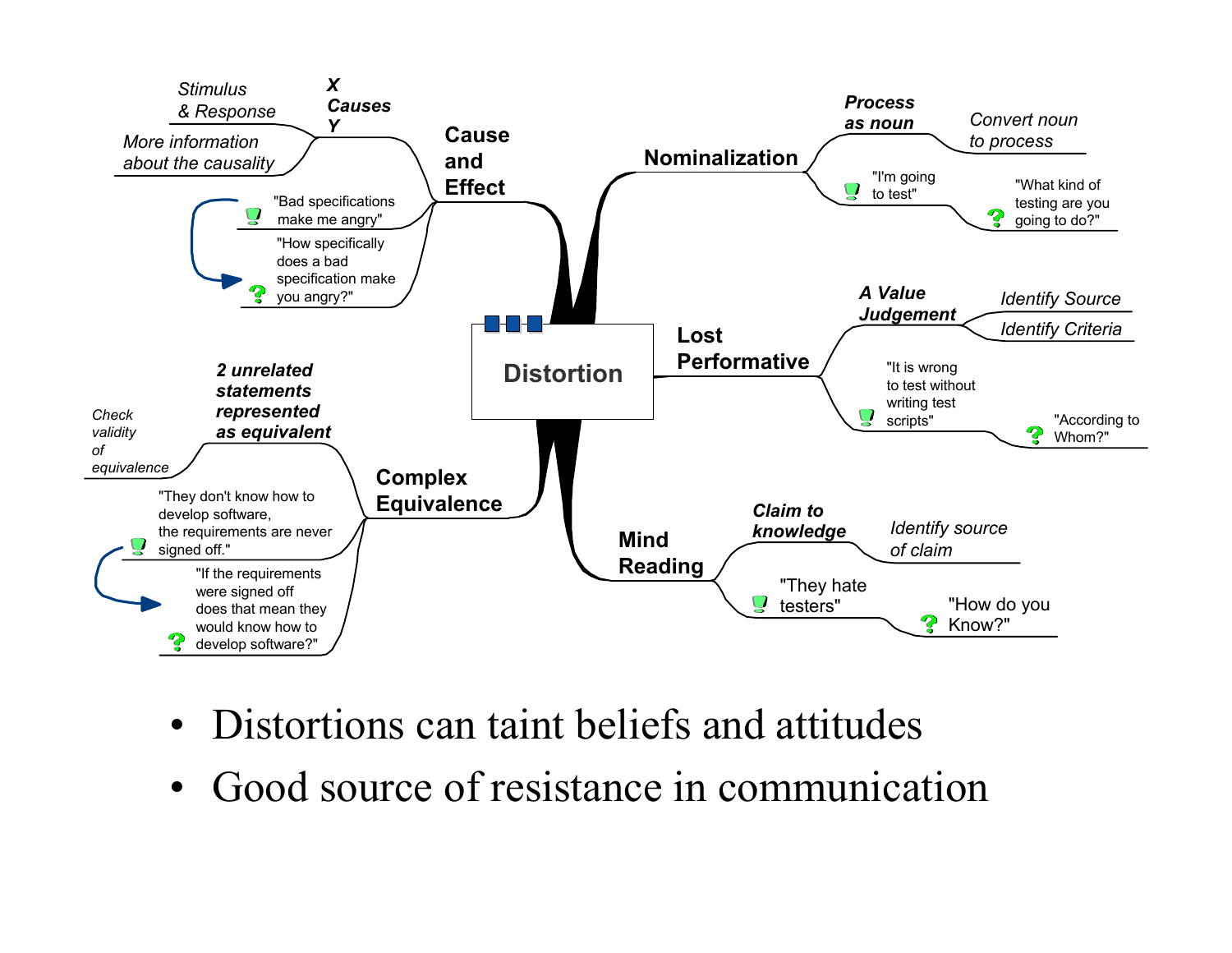

"The Structure of Magic" volume 1, Richard Bandler & John Grinder